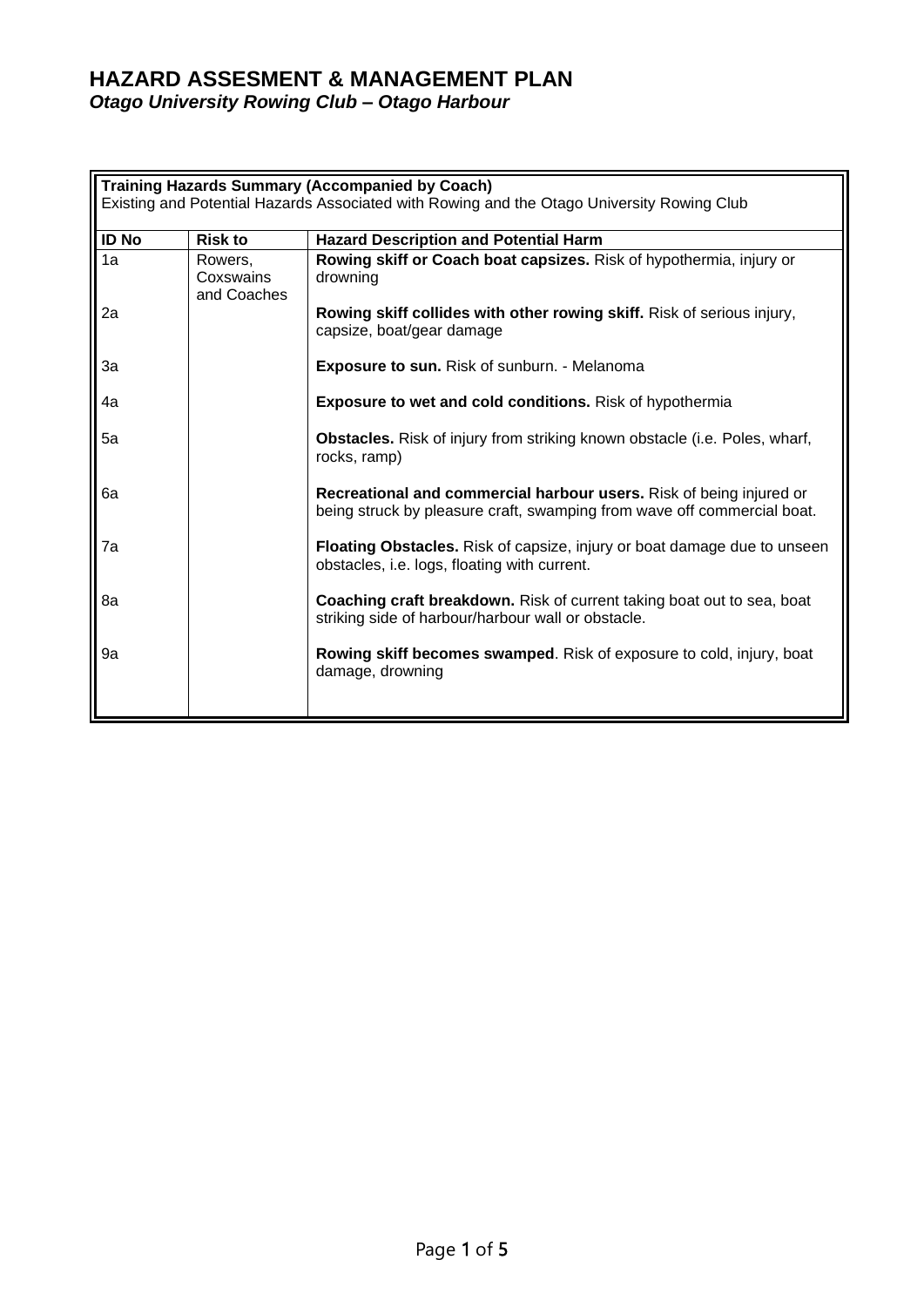| <b>Training Hazards Summary (Non - Accompanied)</b><br>Existing and Potential Hazards Associated with Rowing and the Otago University Rowing Club |                      |                                                                                                                                 |  |  |
|---------------------------------------------------------------------------------------------------------------------------------------------------|----------------------|---------------------------------------------------------------------------------------------------------------------------------|--|--|
| <b>ID No</b>                                                                                                                                      | <b>Risk to</b>       | <b>Hazard Description and Potential Harm</b>                                                                                    |  |  |
| 1 <sub>b</sub>                                                                                                                                    | Rowers,<br>Coxswains | Rowing skiff or Coach boat capsizes. Risk of hypothermia, injury or<br>drowning                                                 |  |  |
| 2b                                                                                                                                                |                      |                                                                                                                                 |  |  |
|                                                                                                                                                   |                      | Rowing skiff collides with other rowing skiff. Risk of serious injury,<br>capsize, boat/gear damage                             |  |  |
| 3 <sub>b</sub>                                                                                                                                    |                      |                                                                                                                                 |  |  |
|                                                                                                                                                   |                      | Exposure to sun. Risk of sunburn. - Melanoma                                                                                    |  |  |
| 4h                                                                                                                                                |                      | <b>Exposure to wet and cold conditions.</b> Risk of hypothermia                                                                 |  |  |
| 5 <sub>b</sub>                                                                                                                                    |                      | <b>Obstacles.</b> Risk of injury from striking known obstacle (i.e. Poles, wharf,<br>rocks, ramp)                               |  |  |
| 6b                                                                                                                                                |                      | Recreational River Users. Risk of being injured or being struck by<br>pleasure craft, commercial boat                           |  |  |
| 7b                                                                                                                                                |                      | <b>Floating Obstacles.</b> Risk of capsize, injury or boat damage due to unseen<br>obstacles, i.e. logs, floating with current. |  |  |
| 8b                                                                                                                                                |                      | Coaching craft breakdown. Risk of current taking boat out to sea, boat<br>striking side of harbour/harbour wall or obstacle.    |  |  |
|                                                                                                                                                   |                      | <b>Rowing skiff becomes swamped.</b> Risk of exposure to cold, injury, boat<br>damage, drowning                                 |  |  |
|                                                                                                                                                   |                      |                                                                                                                                 |  |  |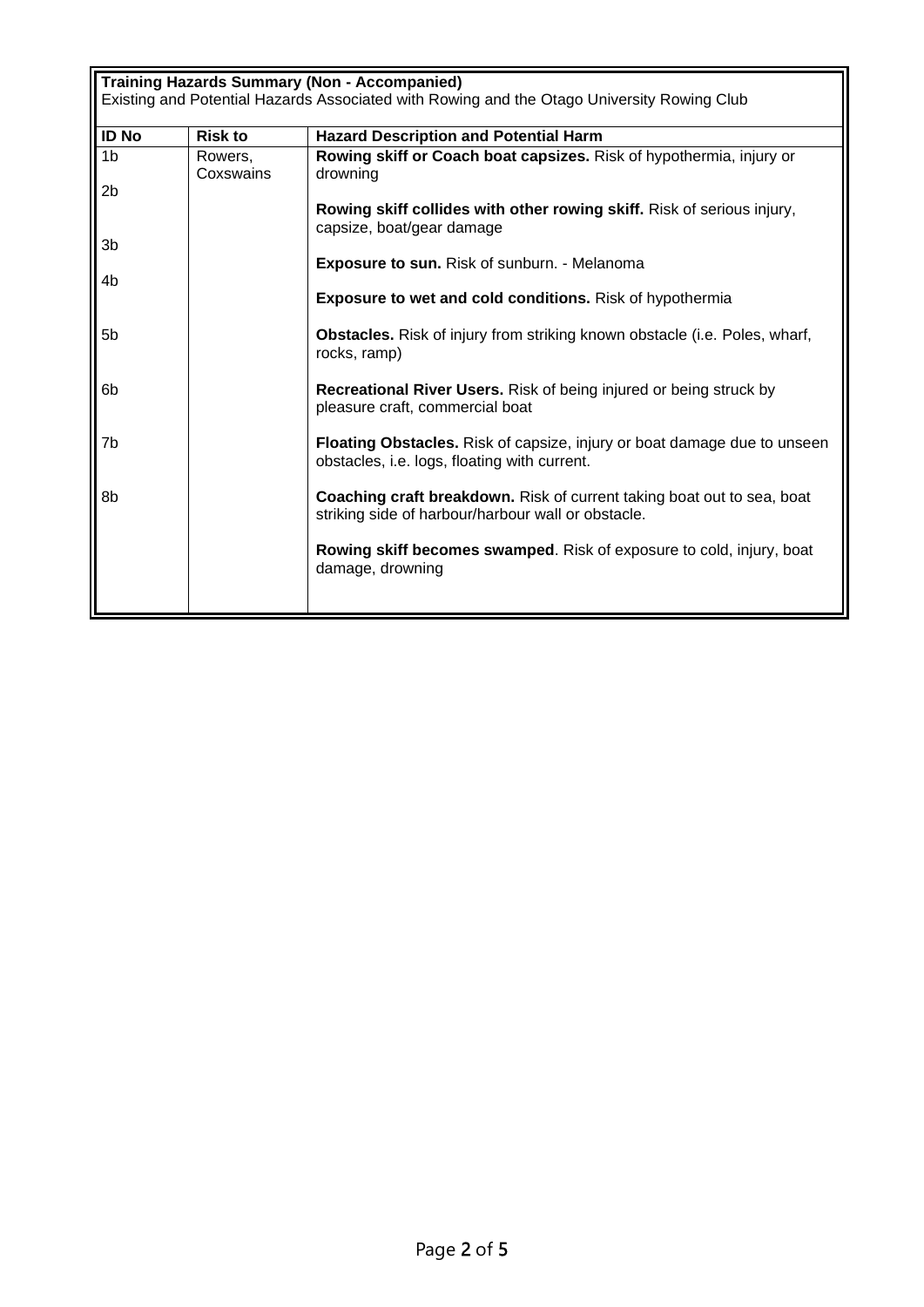| <b>ID No</b> | <b>Hazard Identification</b>                                                                                               | <b>Hazard Management Procedure</b>                                                                                                                                                                                                                                                                                                                                                                                                                                                                                                                                                                                                                                                                                                                 |
|--------------|----------------------------------------------------------------------------------------------------------------------------|----------------------------------------------------------------------------------------------------------------------------------------------------------------------------------------------------------------------------------------------------------------------------------------------------------------------------------------------------------------------------------------------------------------------------------------------------------------------------------------------------------------------------------------------------------------------------------------------------------------------------------------------------------------------------------------------------------------------------------------------------|
| 1a           | Rowing skiff or Coach boat<br>capsizes.<br>Risk of hypothermia, injury or<br>drowning                                      | All personnel in coaching craft shall wear approved life jacket. All<br>$\mathsf{i}$<br>coaches to be aware of safe operating procedures for coaching craft<br>All coaches to have completed basic first aid course<br>ii)<br>Coach craft shall be equipped with suitable number of PFD's for number<br>iii)<br>of rowers coached<br>iv)<br>Coaching craft shall have first aid kit available, emergency blanket, rope<br>Heel restraints in rowing skiffs to be regularly checked that they are well<br>V)<br>secured and in good condition<br>Rowers to be schooled in capsize procedure, taught to stay with boat<br>vi)<br>and use that as floatation until coach arrives to assist<br>Squad members to be aware of capsize procedures<br>vii) |
| 2a           | Rowing skiff collides with<br>other rowing skiff.<br>Risk of serious injury, capsize,<br>boat/gear damage                  | Coach to make squad aware of Habrour rules (as per plan on Clubroom<br>i)<br>wall)<br>$\mathsf{ii}$<br>Coach and crew to be vigilant in their efforts to look around to ensure<br>safe and clear water in front of them                                                                                                                                                                                                                                                                                                                                                                                                                                                                                                                            |
| 3a           | Exposure to sun.<br>Risk of sunburn. - Melanoma                                                                            | i)<br>Coxswain, coach and crew to ensure they have correct clothing<br>ii)<br>Sunscreen to be used if needed<br>iii)<br>Water bottles for hydration                                                                                                                                                                                                                                                                                                                                                                                                                                                                                                                                                                                                |
| 4a           | <b>Exposure to wet and cold</b><br>conditions.<br>Risk of hypothermia                                                      | i)<br>Coxswain, coach and crew to ensure they have correct clothing<br>ii)<br>Coaching craft to have emergency blanket on board                                                                                                                                                                                                                                                                                                                                                                                                                                                                                                                                                                                                                    |
| 5a           | Obstacles.<br>Risk of injury from striking<br>known obstacle (i.e. Poles,<br>harbour wall)                                 | i)<br>Coach and crew to be vigilant in looking to ensure safe water in front of<br>them<br>Coach and crew to be familiar with known hazards as marked on hazard<br>ii)<br>map in clubroom                                                                                                                                                                                                                                                                                                                                                                                                                                                                                                                                                          |
| 6a           | <b>Recreational River Users.</b><br>Risk of being injured or being<br>struck by pleasure craft,<br>commercial boat         | Coxswain, coach and crew to ensure they are aware of the position and<br>i)<br>direction of travel of other pleasure craft operating whilst they are on the<br>water training<br>ii)<br>Ensure you stay out of path of pleasure craft, don't expect them to move<br>for you<br>iii)<br>Coxswain, coach and crew to be vigilant in looking to ensure safe water<br>in front of them to avoid getting caught on any obstruction                                                                                                                                                                                                                                                                                                                      |
| 7a           | <b>Floating Obstacles.</b><br>Risk of capsize, injury or boat<br>damage due to unknown<br>obstacles floating with current. | i)<br>If heavy rain has and occurred and accompanying river/streams are in<br>flood, consider whether or not to boat, and if you do so, extra care to be<br>taken to avoid floating obstacles<br>Coxswain, coach and crew to be vigilant in ensuring safe and clear<br>ii)<br>water in front of them                                                                                                                                                                                                                                                                                                                                                                                                                                               |
| 8a           | Coaching craft breakdown.<br>Risk of current taking boat out<br>to sea, boat striking habour<br>wall or obstacle.          | Coach to check sufficient fuel in tank before departing club<br>$\mathsf{i}$<br>Regular maintenance on coaching craft to ensure reliable usage<br>ii)<br>Coach to carry mobile phone to raise alarm in event of emergency<br>iii)<br>Coach to ensure craft is equipped with; 1 <sup>st</sup> aid and emergency kit, bailer<br>iv)<br>and oar before departing club<br>All coaches to be trained in in safe operating procedures for coaching<br>V)<br>craft and understand the basics of engine maintenance for the craft                                                                                                                                                                                                                          |
| 9a           | <b>Rowing skiff becomes</b><br>swamped.<br>Risk of exposure to cold,<br>injury, boat damage, drowning                      | $\mathsf{i}$<br>Crew to stop rowing, assess whether it is safe to gently row skiff back to<br>shore (one half of crew row while others bail water)<br>If rowing cannot continue, crew to hop overboard to be collected by<br>ii)<br>coach boat, skiff to be dealt with once rowers are safe and warm<br>Coxswain, coach and crew to be aware of swamping procedures<br>iii)                                                                                                                                                                                                                                                                                                                                                                        |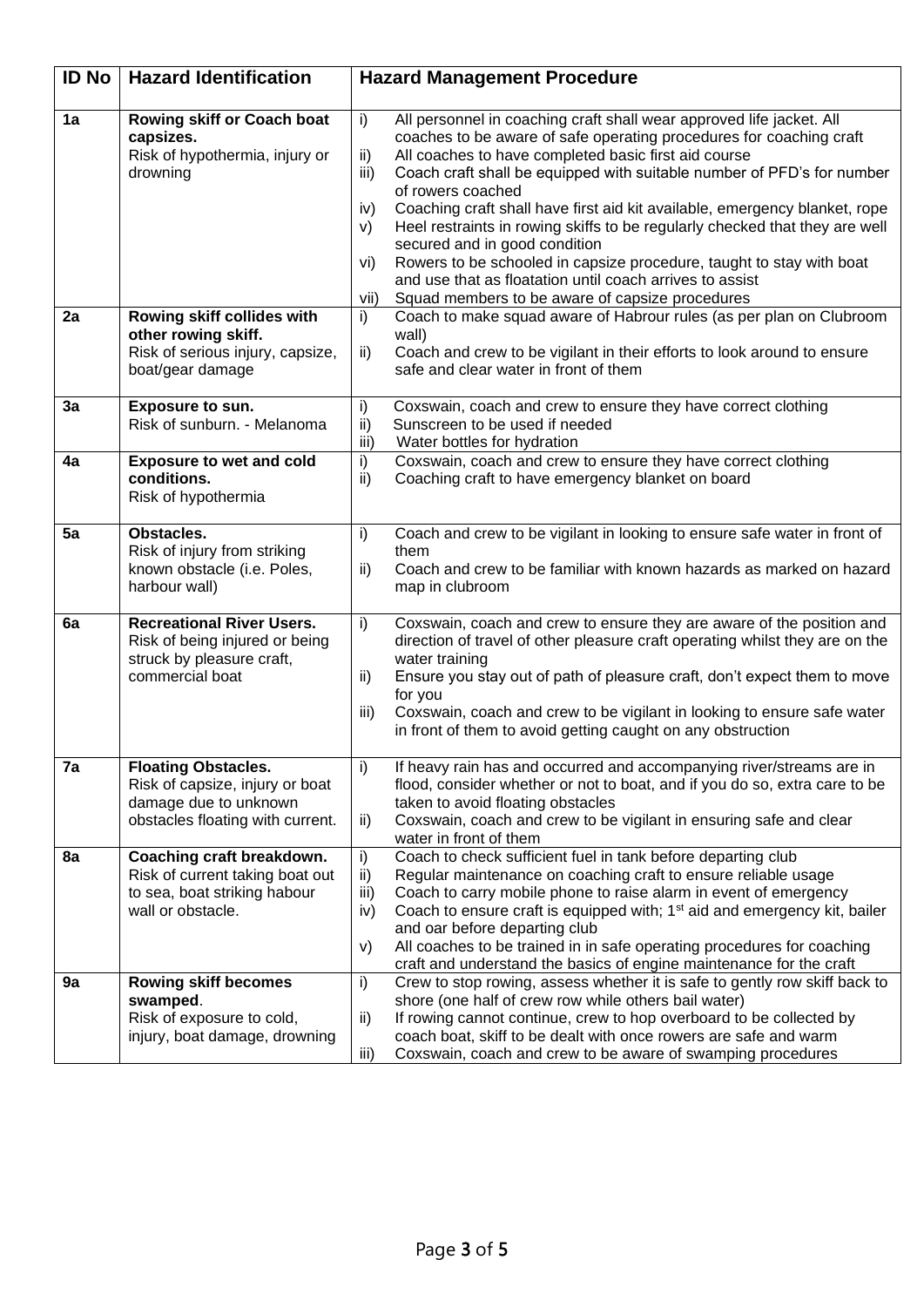| <b>ID No</b>   | <b>Hazard Identification</b>                                                                                               | <b>Hazard Management Procedure</b>                                                                                                                                                                                                                                                                     |
|----------------|----------------------------------------------------------------------------------------------------------------------------|--------------------------------------------------------------------------------------------------------------------------------------------------------------------------------------------------------------------------------------------------------------------------------------------------------|
| 1 <sub>b</sub> | Rowing skiff capsizes.<br>Risk of hypothermia, injury or<br>drowning                                                       | i)<br>PFD's to be carried in skiff for each rower<br>Stroke of crew to take responsibility for safety of crew<br>ii)<br>Heel restraints in rowing skiffs to be regularly checked that they are well<br>iii)<br>secured and in good condition<br>Squad members to be aware of capsize procedures<br>iv) |
| 2 <sub>b</sub> | Rowing skiff collides with<br>other rowing skiff.<br>Risk of serious injury, capsize,<br>boat/gear damage                  | Squad to be aware of river rules (as per plan on Clubroom wall)<br>i)<br>Crew to be vigilant in their efforts to look around to ensure safe and clear<br>ii)<br>water in front of them                                                                                                                 |
| 3b             | Exposure to sun.<br>Risk of sunburn. - Melanoma                                                                            | i)<br>Coxswain and crew to ensure they have correct clothing<br>Sunscreen to be used if needed<br>ii)<br>Water bottles for hydration<br>iii)                                                                                                                                                           |
| 4b             | <b>Exposure to wet and cold</b><br>conditions.<br>Risk of hypothermia                                                      | i)<br>Coxswain and crew to ensure they have correct clothing                                                                                                                                                                                                                                           |
| 5 <sub>b</sub> | Obstacles.<br>Risk of injury from striking<br>known obstacle (i.e. Poles,<br>harbour wall)                                 | Coxswain/crew to be vigilant in looking to ensure safe water in front of<br>i)<br>them<br>Coxswain/crew to be familiar with known hazards as marked on hazard<br>ii)<br>map in clubroom                                                                                                                |
| 6b             | <b>Recreational River Users.</b><br>Risk of being injured or being<br>struck by pleasure craft,<br>commercial boats        | Coxswain, coach and crew to ensure they are aware of the position<br>i)<br>and direction of travel of other pleasure craft operating whilst they<br>are on the water training<br>ii)<br>Ensure you stay out of path of pleasure craft, don't expect them to<br>move for you                            |
| 7b             | <b>Floating Obstacles.</b><br>Risk of capsize, injury or boat<br>damage due to unknown<br>obstacles floating with current. | If contributing rivers are in flood and there is risk of high number of<br>$\mathsf{i}$<br>floating obstacles, no non-accompanied rowing shall take place                                                                                                                                              |
| 8b             | <b>Rowing skiff becomes</b><br>swamped.<br>Risk of exposure to cold,<br>injury, boat damage, drowning                      | Crew to stop rowing, assess whether it is safe to gently row skiff back to<br>i)<br>shore (one half of crew row while others bail water)<br>If rowing cannot continue, crew to hop overboard, and swim boat to<br>shore<br>Coxswain and crew to be aware of swamping procedures<br>iii)                |